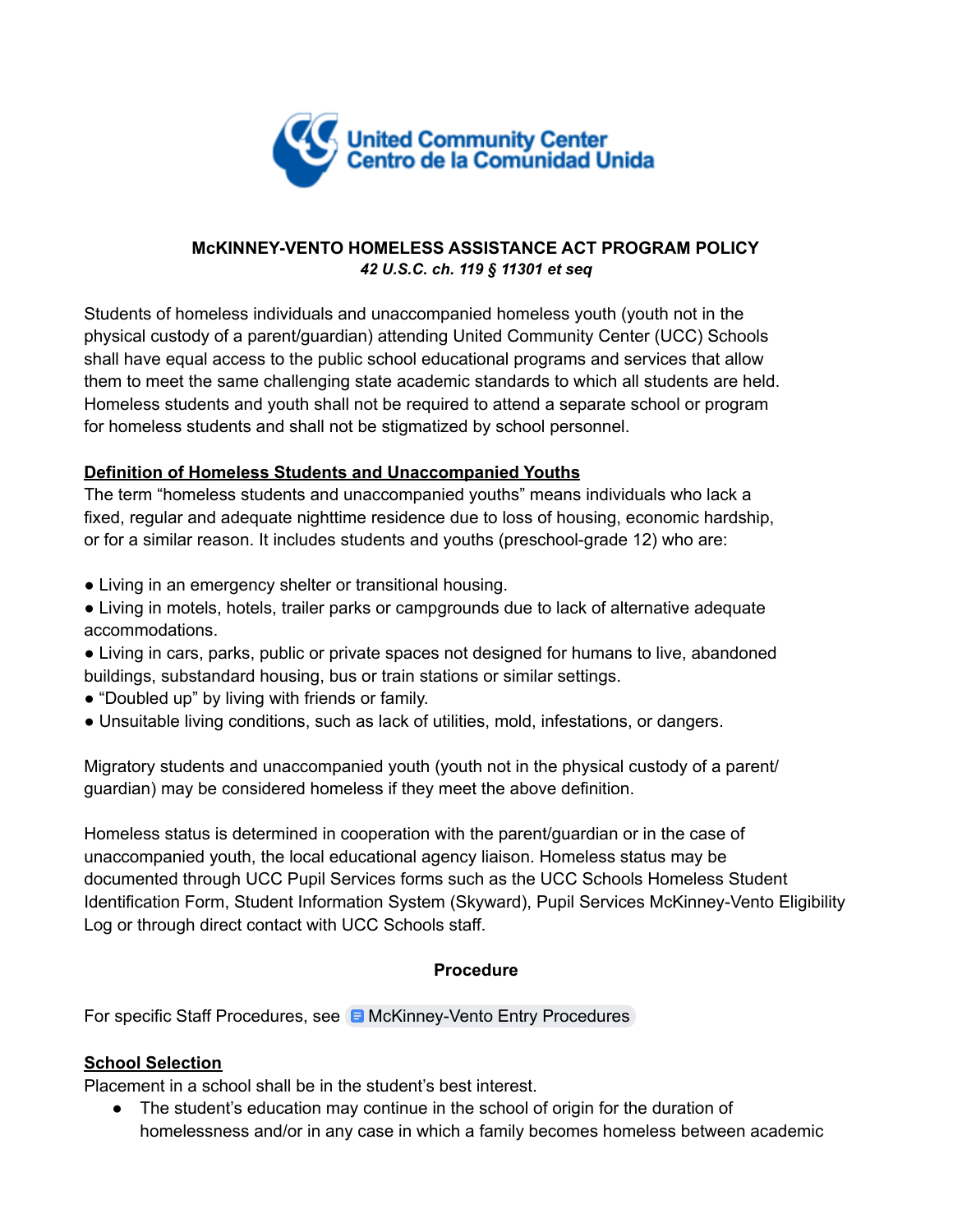years or during an academic year, or for the duration of the academic year if the student becomes permanently housed during an academic year.

● The student may enroll in a school that non-homeless students who live in the attendance area in which the student is actually living are eligible to attend.

The school of origin means the school that the student attended when permanently housed or the school in which the student was last enrolled, including a preschool and including the designated receiving school at the next grade level for feeder schools.

In determining the best interests of the student to the extent feasible, the student will be kept in the school of origin, except when doing so is contrary to the wishes of the student's parent/ guardian, for the duration of the homelessness. Student-centered factors will be considered, including the impact of mobility on achievement, education, health, and safety.

In the case of unaccompanied youth, the local educational agency liaison or designee will assist in placement or enrollment decisions considering the requests of such unaccompanied youth.

If the District determines that it is not in the student's best interest to attend the school of origin or the school requested by the parent/guardian or youth, UCC shall provide a written explanation of the reason(s) for its determination, in a manner and form understandable to such parent/guardian, or unaccompanied youth, including information regarding the right to appeal.

### **Enrollment**

The school shall immediately enroll the student/youth, even if the student lacks required documents, has missed application or enrollment deadlines, has outstanding fees, fines, or absences, or applies without a parent/guardian.

The term "enroll" and "enrollment" are defined to mean attending school and participating fully in school activities.

#### **Residency**

A homeless student is a resident if the student is personally present somewhere within the UCC area with a purpose to remain but not necessarily to remain permanently. The student shall be considered a resident when living with a parent/guardian, or person in loco parentis not solely for school purposes or for participation in extracurricular activities. Homeless students who do not live with their parent/guardian may enroll themselves in school.

The address listed on the enrollment forms becomes proof of residency. If residency is questioned by the UCC, immediate enrollment will occur with follow-up to confirm residency.

#### **Comparable Services**

Each homeless student or youth shall be provided services comparable to services offered to other students in the school selected, such as: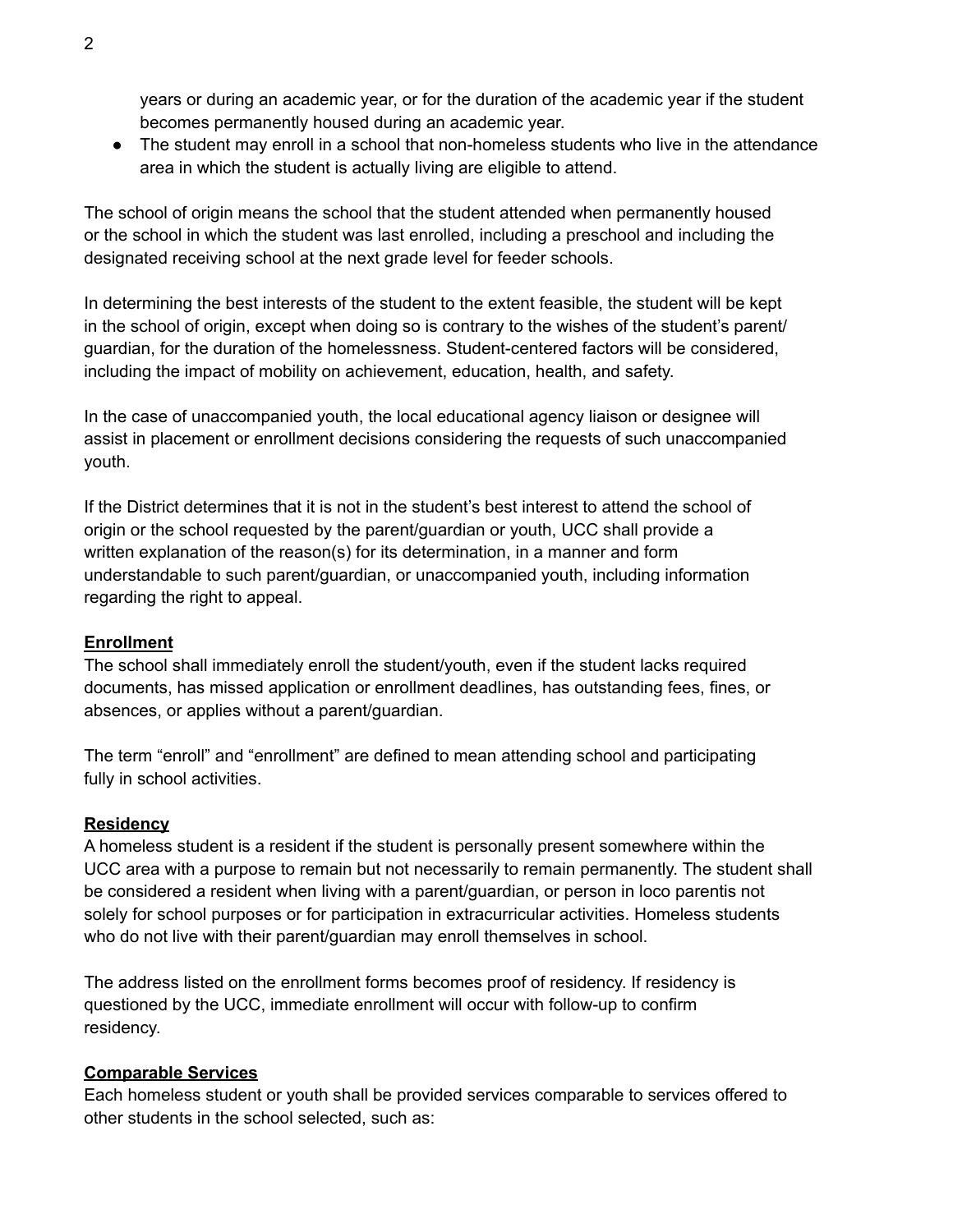- Access to school technology resources
- Preschool program
- Transportation services
- Educational services for which the student meets eligibility criteria such as ELL or special education programs
- Programs for at-risk students
- Programs and courses for talented and gifted students
- School nutrition programs
- Title I services
- Before and after-school programs
- Tutoring programs
- Summer school programs
- Online learning
- Extracurricular activities

### **Transportation, School Meals and Uniforms**

At the request of the parent/guardian or the unaccompanied youth, gas mileage reimbursement or bus tickets will be provided by UCC Schools for the homeless student(s) to and from the school of origin until the end of the school year when the student obtains permanent housing. Permanent housing is defined as any signed lease or long-term approved living situation.

Once permanent housing is found, the family has a choice to stay in the school of origin or attend the school in the attendance area where they found housing. If a family chooses to stay in the school of origin, transportation will be provided until the end of that given school year.

In the case where the school of origin and current residence are located in different Local Educational Agencies, the two school districts will agree on a method for transportation and share costs.

Homeless students are automatically eligible for free school meals and uniforms for the remainder of that given school year.

#### **Homeless Liaison or Designee**

UCC will designate a McKinney-Vento liaison. The homeless liaison or designee shall ensure that:

- Homeless students are voluntarily identified by school personnel and through coordination with other entities and agencies.
- Homeless students enroll in and have a full and equal opportunity to succeed in schools in the district.
- Homeless families/students receive educational services for which they are eligible and referrals to other appropriate services.
- The parent/guardian of homeless students and any unaccompanied homeless youth are informed of the educational and related opportunities available to them and are provided with meaningful opportunities to participate in the education of the student/youth.
- Public notice of the educational rights of homeless students is disseminated in such public